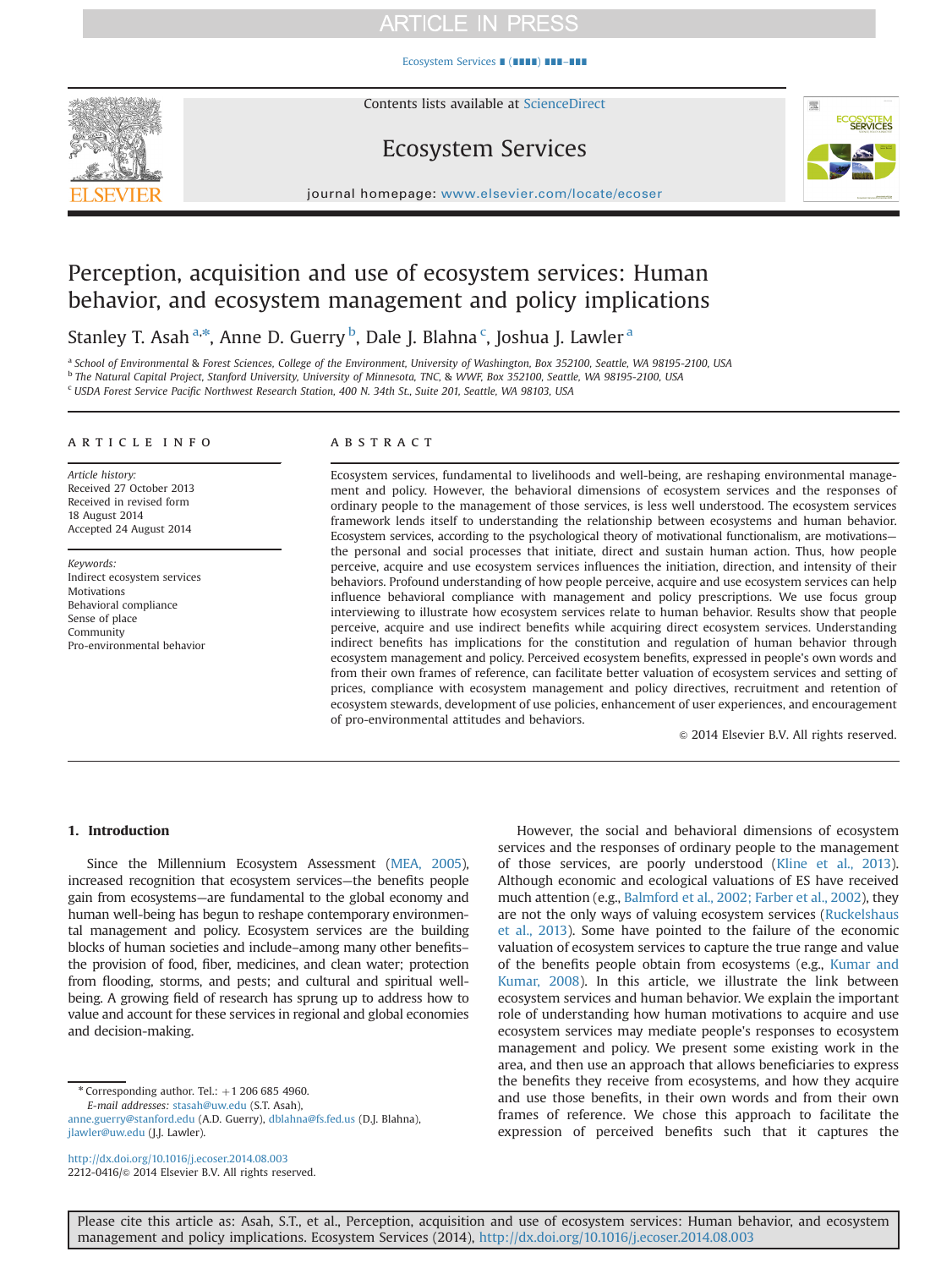contextual essence of the range and variety of benefits that people may ascribe to ecosystem services. We use a case study of interviewees from the Warm Springs Confederated Tribes in Oregon State, USA to illustrate the implications of interviewees' perceived benefits as well as mechanisms of acquisition and use for behavioral compliance with ecosystem management and policy efforts.

## 1.1. Human motivations, behavior, and ecosystem services

Ecosystem management is largely about managing how people claim and use ecosystem services [\(Gerlach and Bengston, 1994\)](#page-6-0). That is, ecosystem management and policy often include the constitution and regulation of human action ([Cortner and Moote, 1999\)](#page-6-0). Thus, management and policy decisions prescribe what kind of persons or entities can engage in particular behaviors and to what extent. For example, fern-gathering permits on public lands often have a cost per unit harvest. Thus, the structure of fern gathering permit management and policy constitutes behavior by implying that only people who have paid a certain amount and are in possession of a valid permit can harvest ferns in a particular area. Permits also regulate behavior by stipulating that permit holders can only harvest so much and only during a certain period. Several factors motivate permit management and policy decisions. For example, harvest limits are likely based on the prospect that those limits ensure the sustainable production of ferns at acceptable levels without compromising ecosystem integrity. Behavioral compliance with permit restrictions—harvesting only if you have a permit, only so much and, sometimes, only in certain areas—is therefore a vital piece of the sustainable management of ecosystems.

The framework of ecosystem services is important for natural resource management, in part, because it lends itself to understanding the relationship between ecosystems and human behavior. Because ecosystem services are benefits, according to the psychological theory of motivational functionalism ([Smith et al., 1956; Katz,](#page-6-0) [1960\)](#page-6-0), they are, therefore, motivations—the personal and social processes that initiate, direct and sustain human actions toward ecosystems [\(Snyder, 1993](#page-6-0)). That is, the perceived benefits that people get from ecosystems are the reasons why they might likely engage (or not) in behaviors that ensure the continuous supply of desired ecosystem services. Thus, as illustrated in our previous example of fern gathering, how people perceive, acquire and use ecosystem services influences their behaviors [\(Clary et al., 1998](#page-5-0)).

The existence and delivery of ecosystem services motivates human behavior with important ramifications for ecosystem sustainability because deteriorating ecosystems and biodiversity loss are primarily caused by human behavior ([Vitousek et al.,](#page-6-0) [1997](#page-6-0)). For example, people who harvest berries, a direct provisioning service, from ecosystems are likely to engage in invasive species removal if they believe invasive species interfere with the production of berries. Conversely, berry harvesters may engage in the suppression of other social-ecologically important species if they believe that those species suppress berry production and harvest. Thus, the capacity of the ecosystem to provide a wide range of benefits beyond berries also depends on the behaviors of those who value and act toward securing the provision of berries. Hence, the desire to acquire perceived direct benefits from ecosystems may initiate, sustain, and direct behaviors that can enhance or compromise ecological integrity and ecosystem's ability to provide either a single benefit or a range of benefits in the long term. For example, intense agriculture can represent the production of food—an inarguably important service—at the expense of a number of other services that might have been provided by that land without intensification. Consequently, we need to scrutinize and understand individual and collective human behavior in order to successfully address ecosystem deterioration and biodiversity loss ([Ehrlich and Kennedy, 2005\)](#page-6-0). Thus, it is critical to understand how people perceive, acquire, and use ecosystem services given the motivational functions of ecosystem services on human behavior.

The psychological theory of motivational functionalism has the potential to facilitate our understanding of, and hence enhance, behavioral compliance with ecosystem management and policy decisions. The theory proposes that the success of efforts to change attitudes [and behaviors] depends on the extent to which such efforts address the functions those attitudes and behaviors serve [\(Smith et al., 1956; Katz, 1960](#page-6-0)). That is, if managers want to effectively constitute and regulate certain behaviors, to effectively manage ecosystem services, they must first understand what and how people gain or lose (direct and indirect ecosystem benefits) by engaging in those behaviors. Thus, a good understanding of how people perceive the benefits derived from ecosystems is essential for the effective management of ecosystems and for the setting of effective policies that promote sustainable livelihoods and enhanced well-being. For example, if managers and policy makers aim to regulate the abundance of a particular game species, they must understand why people hunt that species. If hunting is motivated by the need for food, manipulating the cost of hunting permits to make harvesting that species economically more or less competitive than other foods may be a good management strategy to meet the goal of achieving a desired population size. However, if hunting is motivated by a desire to spend time with family and friends, and/or to maintain tradition, hunting serves more as a gateway to the acquisition of culturally relevant ecosystem services—a very different function. In this case, the manipulation of hunting permit cost may have different effects on harvesting rates and consequently on population sizes, because it may have undesirable effects on the extent to which people perceive access to the indirect cultural benefits of spending time with family and friends while hunting.

Despite the direct reliance of the effectiveness of management and policy on behavioral compliance and the strong link between ecosystem services and human actions, we know little about how people perceive, acquire and use the benefits they get from ecosystems. Consequently, we have incomplete understanding of how perception, acquisition, and use of ecosystem services might inform individual and collective behaviors. Thus, management and policy strategies for influencing such behaviors might be inadequate.

In this article, we seek to accomplish three objectives. First, we review the small body of work on people's perception of the benefits they get from ecosystems as expressed in their own words and from their own frames of reference. Second, based on field observations from interviews with Native American tribal members in Central Oregon, USA, we provide additional empirical evidence of people's self-expressed benefits of ecosystems and how they acquire and use those benefits. Then, we discuss the implications of these findings for the sustainable management of ecosystem services and the setting of effective policies that facilitate sustainable ecosystem management and enhance livelihoods and human well-being.

## 1.2. Perception, acquisition and use of ecosystem services

Although some ecosystem services provide a single or a limited set of benefits, many services provide multiple benefits and not all people perceive the same benefits of a given service. For example, [Driver \(1977\)](#page-6-0) showed that people obtain several cultural benefits from nature-based recreation. Since Driver's work, several others have provided evidence supporting the notion that people are motivated to recreate in natural areas by the desire to acquire several cultural benefits. These motivations include the desires to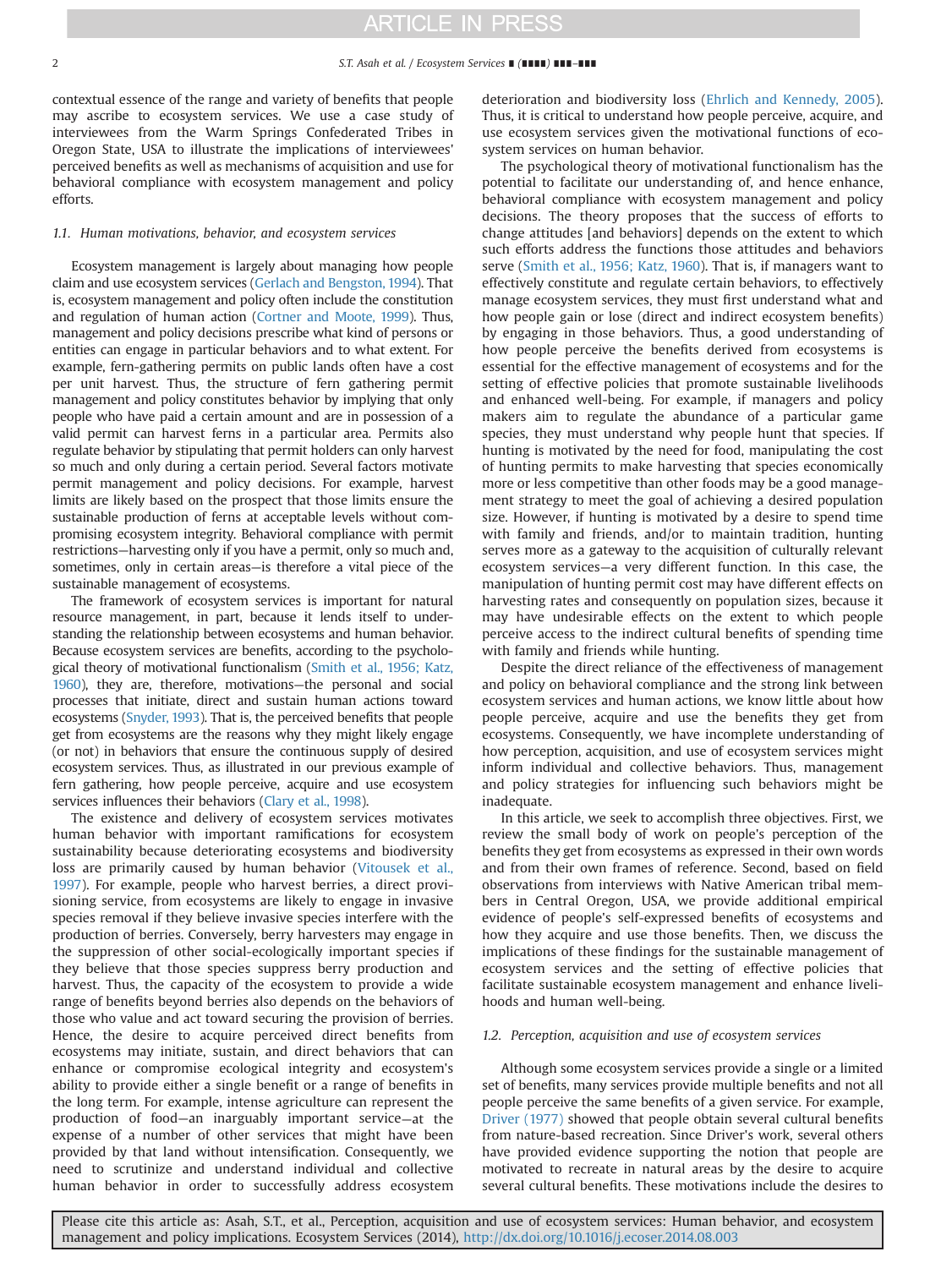rest mentally and physically, enjoy the aesthetic and sentimental qualities of nature, spend time with family and friends, experience tranquility, enhance cognitive functioning, be introspective and adventurous, and acquire and enhance cultural heritage, identity and well-being (e.g., [Kuo, 2001; Taylor et al., 2002; Mayer et al.,](#page-6-0) [2009; Asah et al., 2012a; Tengberg et al., 2012; Russell et al., 2013\)](#page-6-0).

However, despite widespread work on cultural ecosystem services and mostly in the context of nature-based recreation, we know little about people's self-expressions, from their own frames of reference, of the entire range of benefits they get from ecosystems in general. As an exception, [Asah et al. \(2012b\)](#page-5-0) conducted a study of how people identify and construct forest ecosystem services and compared that to the MEA classification of ecosystem services. [Asah et al. \(2012b\)](#page-5-0) used, open-ended questions and nondirective interview moderation techniques to enable ecosystem service beneficiaries to collectively express how they benefit from forest ecosystems. They found that, to some extent, people of Deschutes County in central Oregon, USA, identify and construct forest ecosystem services in the same ways and categories as in the MEA. The core categories of ecosystem services in the MEA include, provisioning, cultural, regulating, and supporting services (MEA, 2005).

[Asah et al. \(2012b\)](#page-5-0) also showed that people identify and construct how they obtain ecosystem benefits by merging or expanding existing MEA categories in ways that are somewhat different from the original categorization. For example, the MEA classifies mushrooms and Christmas trees as provisioning services. But, people see mushroom picking and Christmas tree harvesting not only as provisioning services, but most importantly as opportunities for the attainment of key cultural benefits such as spending time with family and interacting with people of different micro-cultures. People enjoyed the social setting and interactions during mushroom picking and Christmas tree harvesting more than the quantity and quality of the items harvested.

Anderson and colleagues reported similar results when examining fern gathering in the San Bernardino National Forest by people with Korean and Japanese ancestry [\(Anderson et al., 2000\)](#page-5-0). They also showed that managers were acting on the basis of economic valuation of provisioning ecosystem services while the fern gatherers were focusing on the cultural values of those services. They concluded that assumptions based on economics and commerce may be inappropriate for managing special forest product gathering activities for some groups of people. These findings suggest, according to the psychological theory of motivational functionalism, that managers may not fully understand what motivates people's behaviors pertinent to the obtainment and use of ecosystem services and thus are likely missing opportunities to facilitate the acquisition of desired ecosystem services by their constituents. Perhaps more importantly, because management is largely about constituting and regulating human behavior and demands a profound understanding of human motivations, decision makers who do not adequately understand what motivates people's behaviors risk ineffective management. Thus, the classification of ecosystem services themselves may be less interesting to management and policy than understanding how people perceive, acquire, and use ecosystem services.

Managers and their constituents may not perceive the same set of benefits resulting from a given service. For example, in a study of forest managers and volunteers, [Asah et al. \(2012b\)](#page-5-0) showed that managers assumed that volunteers were participating out of a desire to assist in forest management and provide for a healthier forest ecosystem. By contrast, the volunteers felt that they were benefiting in multiple, more nuanced ways. Some of the benefits from volunteering that volunteer interviewees identified included the feeling of giving back something to nature, fulfilling a sense of duty, opportunities to be more closely connected to nature, and

the opportunity to act on ones' own beliefs. These benefits undoubtedly enhance the psychological well-being of volunteers. Had mangers better understood the perceived benefits of volunteering, they could have better designed volunteer recruitment efforts and perhaps provided a better experience for, and increased the performance and retention of, the volunteers.

People's understanding of perceived ecosystem benefits is insightful in novel ways that are relevant to management and policy. For example, in Oregon, stakeholders reported that they saw the forest as serving as affordable housing to the homeless and as a regulator of urban sprawl [\(Asah et al., 2012b](#page-5-0)). These are not the most-cited ecosystem services derived from forest systems (e.g., timber, carbon storage, non-timber forest products). However, studies exploring ordinary people's perception of the full range of benefits they get from ecosystems as perceived by the people themselves and in their own frames of references are rare. Furthermore, studies that have examined the general ecosystem services that ordinary people identified and constructed have generally overlooked, the indigenous American Tribes. Exploring indigenous people's perception of ecosystem services is critical. For example, the Convention on Biological Diversity (CBD) 2020 biodiversity targets recognize the dependence of livelihoods and well-being on ecosystem services, and emphasize the importance of meeting the needs of indigenous and local communities ([CBD, 2010](#page-5-0)).

In the following sections, we explore, how focus group interviewees from the Confederated Tribes of the Warm Springs Reservation (Native American tribes) of Oregon perceive the benefits they get from the Deschutes National Forest. We discuss our findings in the context of selected literature on human– environment interactions and human behavior, and discuss the implications for ecosystem management and policy.

### 1.3. Warm Springs Tribes and ecosystem services

The Confederated Tribes of the Warm Springs (Native American Tribes) extend from the summit of the Cascade Mountains to the cliffs of the Deschutes River in Central Oregon, encompassing the Deschutes National Forest. Salmon from the Columbia River, deer and other large game from the high planes, and assorted roots, fruits, and other plant-life are staple foods in these tribes ([Kalama,](#page-6-0) [2013\)](#page-6-0). As food gathering and preparation was a significant part of the daily lives of the Confederated Tribes, the methods used to gather and prepare food became as much a part of the tribal culture as the foods themselves ([Kalama, 2013\)](#page-6-0). After extensive periods of trial and error, the methods for acquiring and preparing assorted roots, fruits and plants, as well as game and fish were perfected; and are a significant part of many festivals and rituals ([Kalama, 2013\)](#page-6-0). Every year, the Confederated Tribes of the Warm Springs observe three religious feasts of thanksgiving based on important native foods. Clearly, in this case, the provisioning ecosystem services are inseparable from the much broader cultural enrichment of these tribes.

### 2. Methods

To understand how indigenous people of the Confederated Tribes of the Warm Springs communities perceive and construct the benefits they obtain from the Deschutes National Forest, we conducted a focus group interview [\(Krueger and Casey, 2000](#page-6-0)) with tribal members. Our intent was to qualitatively explore, in-depth, what and how indigenous people perceive, acquire and use ecosystem services provided by the Deschutes National Forest. Thus, a random sample of interviewees was unnecessary ([Weiss, 1995\)](#page-6-0). Potential interviewees, from a list of key tribal members involved in natural resources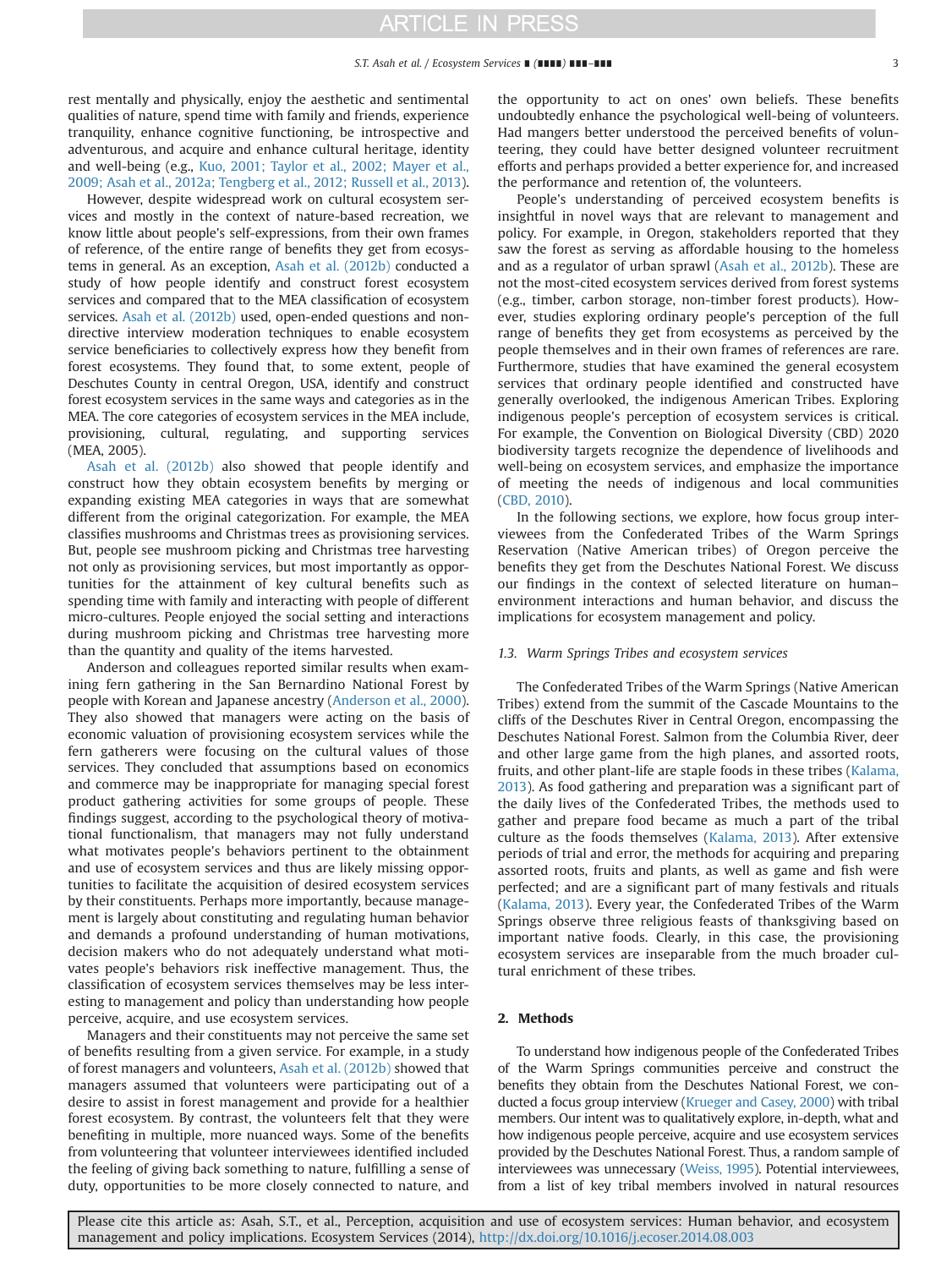management within the confederation, were each sent emails and follow-up phone calls, as necessary, explaining the study and requesting participation. Using the snowball technique in which interviewees suggest others they think would contribute to the study, we contacted additional prospective interviewees.

The data for this article were collected as part of a broader effort examining perceived benefits, management opportunities, and constraints to the provision of ecosystem services of the Deschutes National Forest. Here, we analyze two questions from the interviews: (i) what benefits do you receive from the Deschutes National Forest and how do you receive them, and (ii) what do you think other people benefit from the Deschutes National Forest and how do they receive them? We moderated the focus group interview such that the "what" prompted the collective identification of perceived benefits, and the "how" elicited the co-construction of the contextual essence of acquiring identified ecosystem services. Our goal was to enable interviewees' self-expressions of how they benefit from the forest—not to suggest to them how they might benefit. Thus, nondirective techniques were used to moderate the focus group interview [\(Krueger and Casey, 2000](#page-6-0)). Consequently, interview questions were open ended, enabling interviewees to articulate how they perceive the benefits they get from the forest without restrictions or hints to potential responses.

Open-ended questions provide deeper and more nuanced understandings of people's perceptions of ecosystem services [\(Esses and](#page-6-0) [Maio, 2002\)](#page-6-0) because interviewees express their perceptions, acquisition and use of benefits in their own words and from their own frames of reference [\(Bengston et al., 2011\)](#page-5-0). Thus, this approach of using open-ended questions might help address some shortfalls of economic valuation of ecosystem services. [Kumar and Kumar \(2008\)](#page-6-0) used a psychoanalytic approach to show that contingent valuation methods, and their bold assumptions such as market centrality, substitutability, and resource fungibility, may not fully capture the nuances and intricacies of ecosystem services.

The open-ended interview questions and nondirective interviewing technique provided interviewees with many opportunities to note and respond to others, explain, re-visit and re-explain, thereby co-identifying and co-constructing what and how they benefit from the Deschutes National Forest. The desire to acquire an understanding of ecosystem services that is grounded in the perceptions and collective constructions of interviewees made the focus group approach and the nondirective moderation technique most appropriate [\(Glasser and Straus, 1967; Krueger and Casey, 2000\)](#page-6-0). The interview protocol was reviewed and approved by the Institutional Review Board of the University of Washington. Each interviewee's consent was sought prior to the commencement of interviews.

There are additional benefits to using focus group interviews to explore how people perceive and construct the benefits they obtain from ecosystems. First, focus group interviews can create comfortable and permissive environments that nurture selfdisclosure among interviewees, which facilitates a more in-depth exploration of ecosystem services ([Krueger and Casey, 2000\)](#page-6-0). Second, quantitative approaches to social inquiry are subject to priming effects—the information provided to respondents affects their responses ([Schuman and Presser, 1981\)](#page-6-0). Thus, quantitative approaches may paint a partial picture of people's perceptions, acquisition and use of ecosystem services and consequent management and policy efforts.

### 2.1. Data analysis

Focus group conversations were recorded and later transcribed before analyses. We read and re-read the transcripts and used first cycle coding methods, primarily In Vivo and Values coding, for initial data analysis ([Saldaña, 2010](#page-6-0)). First cycle coding enabled us to familiarize ourselves with interviewees' use of descriptive words and language to articulate perceived benefits from the Deschutes National Forest. For second cycle coding and subsequent data analysis, we used both deductive and inductive approaches. Deductively, we used the MEA classification categories of ecosystem services, namely, provisioning, regulating, cultural, and supporting services, as a coding and analytic guide. Using this guide to generate codes, we iteratively searched the text for benefits expressed by interviewees that conveyed the ecosystem categories outlined in the MEA. This process of pattern coding ([Saldaña, 2010](#page-6-0)) involved identifying, and segregating, grouping, regrouping, and relinking texts and codes to the categories specified in the MEA classification.

For further coding, we followed the grounded theory approach to coding and analysis [\(Glasser and Straus, 1967](#page-6-0)). The primary purpose of using the grounded theory approach was to facilitate inductive coding—to allow important concepts to emerge during data analysis rather than from predefined conceptual categories of ecosystem services as presented in the MEA classification. Hence, as an analytical approach, inductive coding minimizes the influence of the researcher's presumptions about the results [\(Saldaña,](#page-6-0) [2010\)](#page-6-0). Using the grounded theory approach, the remaining texts that did not convey benefits that fit directly into any of the MEA categories were grouped into emergent themes and categories that reflected interviewees' perceptions of the ecosystem benefits of the Deschutes National Forest. Thus the coding process was primarily substantive ([Holton, 2010](#page-6-0)). That is, we used open inductive coding for emergent core categories. Then, we used constant comparison of incidents (indicators) in the data to elicit the attributes of each core category, including the mechanisms through which each category of ecosystem services is acquired. We continued the process of constant comparison until conceptual saturation was reached—until no new conceptual categories and attributes of core categories of ecosystem services emerged with continued coding and comparison of indicators. Once conceptual saturation was reached, we shifted our attention to the latent patterns of behavior that may underlie interviewees' conceptualization of ecosystem services and articulations of how such benefits are acquired, and their implications for management and policy.

#### 3. Results and discussion

Interviewees revealed rich information about the depth and breadth of perceived ecosystem benefits. Similar to findings from previous work (e.g., [Asah et al., 2012b\)](#page-5-0), interviewees focused on provisioning and cultural services and rarely mentioned regulating or supporting services. Provisioning services such as fish, game, and assorted plants were most commonly mentioned. Interviewees also reported the acquisition of several cultural services including spiritual benefits, aesthetics, place attraction, and tranquility. We focus here on new information about perceptions, acquisition and use of ecosystem services that interviewees revealed.

Interviewees expressed nuanced and elaborate mechanisms through which ecosystem services are obtained, and perceived indirect connections between provisioning and cultural services. Specifically, interviewees revealed that the presence of the Deschutes National Forest and the acquisition of some provisioning services facilitate attainment of a broad range of cultural services. In the next sections, we present these unique benefits as direct quotes from interviewees. When presenting and discussing these findings, we focus on illustrating the relationship between ecosystem benefits and human attitudes and behavior. We also illustrate the critical distinction between direct and indirect ecosystem services that emerged from the data. Direct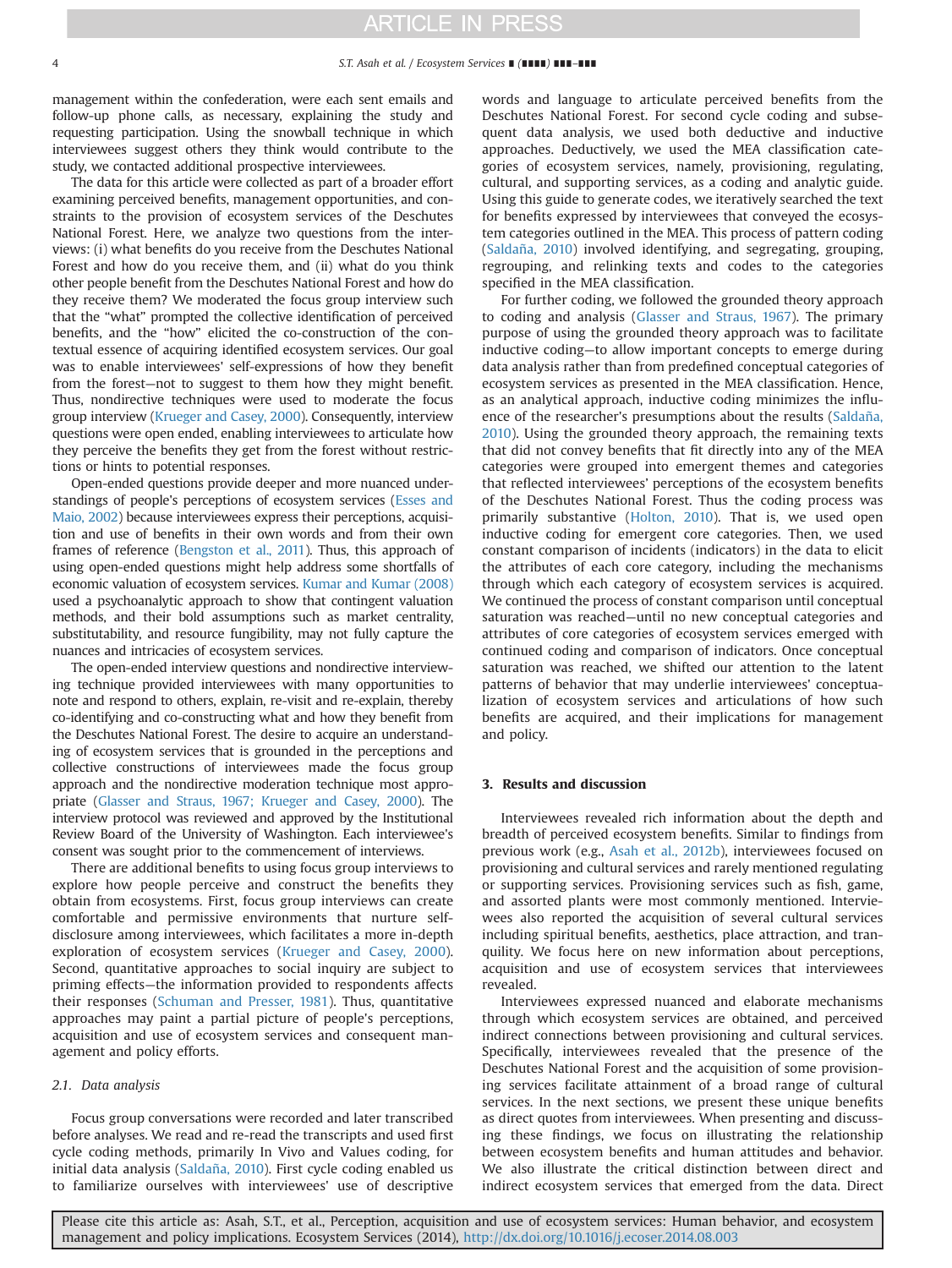#### S.T. Asah et al. / Ecosystem Services ∎ (∎∎∎∎) ∎∎∎–∎∎∎ 5

ecosystem services are the benefits that people perceive they obtain directly from the forest. Examples of direct services include fish, game, and the calmness people felt when visiting the forest. Indirect ecosystem services are the benefits that people perceive they obtain through direct ecosystem services. Examples of indirect benefits include developing stronger connections with others while hunting or harvesting non-timber forest products such as mushroom and berries. In the following section, we explore three indirect benefits that emerged from our interviews.

## 3.1. Unique sense of place

Interviewees often mentioned that the Deschutes National Forest instills in them a unique sense of place. Interviewees expressed appreciation for living near the forest, as illustrated by the following quote:

"So we are fortunate to live close to a national forest, for Warm Springs a couple of national forests. You go to other places and they don't have that unless it is hours and hours of driving. You know, we're really fortunate where we live."

This unique sense of place extends to include the stronger connection to place instilled by the acquisition of provisioning and cultural services. The following quote illustrates how interviewees acquire a strong sense of place attachment through the obtainment of provisioning and cultural ecosystem services:

"For Warm Springs, the tribes are very connected to their resources, going out there and utilizing those. Whether those are medicinal plants, or huckleberries, or black lichens, the mushrooms, the deer and elk and the fisheries, you know it is just a wonderful place from that aspect. But it is also an area that, from a cultural side, we also have archaeological sites, burial sites in areas that some we know, some we don't know of and run across those, so we really have a real deep connection to the area."

It is likely that interviewees' perceived connectedness to nature contributes to their wellbeing and influences their behaviors towards ecosystems. Connectedness to nature has been shown to enhance psychological well-being ([Kamitsis and Francis, 2013\)](#page-6-0) and pro-environmental behavior [\(Davis et al., 2009\)](#page-6-0). Most importantly, perceived benefits of vegetation management, a proxy to provisioning (timber) and cultural (aesthetics) services, mediate the influence of connectedness to nature on management behaviors [\(Gosling and Williams, 2010\)](#page-6-0). Place attachment also has a significant influence on human behavior toward ecosystems [\(Stedman,](#page-6-0) [2002](#page-6-0)). It has also been shown to predict pro-environmental behaviors, place-related pro-environmental intentions, and proenvironmental behavioral intensions in everyday life ([Kelly and](#page-6-0) [Hosking, 2008; Halpenny, 2010\)](#page-6-0). People who believe that management and policy actions interfere with their place attachment have been shown to manifest negative attitudes and oppositional behavior toward those management actions and policies [\(Devine-Wright](#page-6-0) [and Howes, 2010\)](#page-6-0).

Thus, sense of place, an indirect ecosystem service obtained while acquiring provisioning and cultural ecosystem services has important effects on the extent to which management and policy effectively constitutes and regulates human action in efforts to attain management objectives. Therefore, management and policy decisions that alter obtainment of direct provisioning and cultural services must pay attention to how such alterations may affect the indirect benefits of a unique sense of place, to avoid compromising behavioral compliance.

#### 3.2. Community, civic behavior and identity

Another perceived indirect service that interviewees identified was the acquisition and maintenance of a stronger sense of community. Interviewees mentioned that:

"I think using the national forest, that's our tie in natural resources. The use of land, the preservation of things does connect us a little more than just 'we're neighbors'. It's relaxing; people here are a little more laid back. It is easier to have a discussion with the people that live in central Oregon near the forests, because we are all well connected. Even though you think how large, Bend, Prineville and Warm Springs, our geographic area is, it's smaller than you think, because everyone really does know each other."

This sense of community as a benefit of the ecosystem is especially important because most people now live in urban areas where social relationships and networks are less dense and traditional forms of community vitality are declining [\(Putnam,](#page-6-0) [2000](#page-6-0)). Protected forests, such as National Forests in the US, can regulate urbanization by limiting the available land base for sprawl ([Asah et al., 2012b](#page-5-0)), and urbanization can pose a significant threat to informal social networks ([Putnam, 2000\)](#page-6-0). Thus, the Deschutes National Forest supports community in two ways: by regulating urban sprawl and thus protecting existing social capital, and by reenforcing community ties. The importance of community vitality to the social-psychological well-being of people cannot be overemphasized.

A strong sense of community also enhances broader positive civic behavior and a sense of collective place identity among community members. Interviewees stated that:

"What's funny [because we all know each other] is you will come into a 4-way stop sign; folks around here are all very polite drivers and so you will see each other trying to go like this [laughter], or wave at each other, but if you see someone that cuts you off or just goes for it, the joke is, they must be from California."

Additionally, increased sense of community builds and re-enforces social capital ([Putnam, 2000](#page-6-0)), which has been shown to play a significant role in biodiversity conservation and management [\(Pretty and Smith, 2004](#page-6-0)). Social connectedness (community) has also been shown to be associated with higher levels of civic engagement [\(Lenzi et al., 2013\)](#page-6-0). By knowing who they are based on behaviors (driving in this case) interviewees express a sense of unique place identity. Place identity has been shown to influence antecedents of pro-environmental behavior as well as pro-environmental and sustainability behaviors [\(Stedman, 2002; Uzzell et al., 2002; Hernandez](#page-6-0) [et al., 2010\)](#page-6-0). Accordingly, management decisions made purely on the basis of direct ecosystem services may interfere with indirect benefits of sense of community, civic behavior, and identity. By so doing, such decisions are likely to have undesirable effects on ecosystem beneficiaries which may in turn hamper their willingness to comply with management and policy prescriptions.

## 3.3. Exercising rights and building political relationships

Interviewees revealed several other perceived cultural benefits derived from the existence and management of the Deschutes National Forest including the opportunity to exercise tribal rights, to negotiate cultural differences, and to build political relationships.

"I think helping to manage is also managing ourselves and exercising our rights, utilizing our right because it is within our treaty to exercise our rights, to utilize this forest."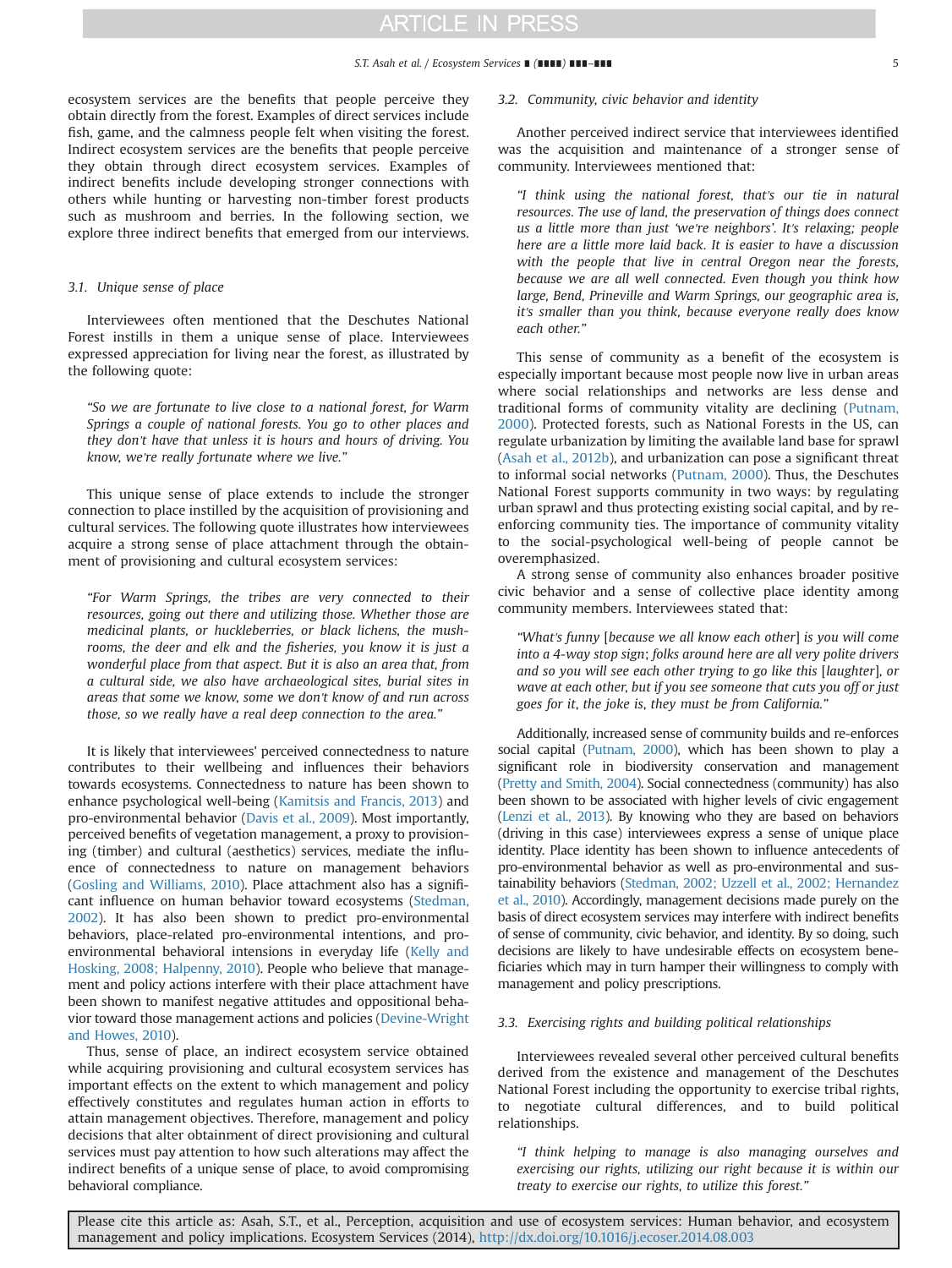<span id="page-5-0"></span>

"One thing that is really important about the forest is it is a big hunk of the watershed of the Deschutes, a tremendous resource for the tribe, because the tribe has exclusive right to the fish of the Deschutes as mentioned in the treaty, and so, the tribe's water right is a very important water right, the tribe has a firm pride in its water settlement agreement that basically is water that comes off, or mainly off the Deschutes National Forest, so the whole issue of watershed management is a big hunk of the relationship of both the Warm Springs people and it's government perpetuating the relationship with the United States and the state of Oregon. It's all tied up in that big ribbon of water that flows down the east side of the reservation and it's such a defining thing."

"For the Warm Springs, we put extra effort into having better relationships and doing things to help the forest service and other federal agencies understand who we are and what's important to us and why the forest that they are managing is important because of our treaty rights. And we see ourselves and a co-manager of those resources that have been reserved for us. The forest service won't call that co-management but they call it collaboration. So it's uh, over the years it's improved substantially, we have a really good working relationship with Deschutes National Forest."

The perceived ability to exercise rights, garner pride, and nurture political relationships all have the potential to influence how people make and respond to management and policy decisions [\(Innes and Booher, 2003](#page-6-0)). Thus, the very existence of the National Forest lands, and the processes of managing and obtaining direct benefits from them facilitate the attainment of other benefits that may not be directly obvious to managers and policy makers. Understanding how people perceive and describe the diverse ways in which they benefit from ecosystems reveals important and more nuanced insights that are useful for management and policy as well as other efforts to facilitate the provision of ecosystem services for human wellbeing and livelihoods.

# 4. Management and policy implications

To be effective and efficient, management and policy decisions that constitute and regulate the acquisition of provisioning services must consider the indirect cultural services that people perceive to be equally, if not more, beneficial. Taking into account the full range of perceived benefits can allow managers to: (1) better value services and set prices, (2) ensure compliance with regulations and policies, (3) recruit and retain ecosystem stewards, (4) develop use policies, (5) enhance user experiences, and (6) encourage pro-environmental attitudes and behaviors. For example, although managers may be selling hunting and berry-picking permits to people, the people are also paying for stronger connections to nature, sense of place, sense of community, and perceived civic engagement. If managers and policy makers only think that they are providing provisioning services while people are seeking to acquire cultural benefits as well, managers may not tap into people's salient motivations and consequently may incorrectly price the services, fail to obtain behavioral compliance, and/or do a poor job of marketing the services. For example, in the study of fern gathering in the San Bernardino National Forest, people with Korean and Japanese ancestry perceived the cost of the harvest permit to be unfair because they rarely harvest and do not need to harvest as much fern as specified by the permit cost (Anderson et al., 2000). However, they expressed much satisfaction with the indirect cultural benefits of socializing with others and maintaining their cultural heritage through fern gathering. But, the price of the fern gathering permit does not explicitly attribute cost to these more desirable indirect cultural benefits.

It has been shown (Anderson et al.. 2000; Asah et al., 2012b) that interviewees value the quality of some provisioning services less than the quality of the social experience (cultural benefit) of spending time and bonding with family and friends. Thus, management decisions regarding the aesthetic qualities of provisioning services without facilitating social interactions during harvest may lead to fewer people choosing to buy provisioning services and therefore less access to the indirect cultural benefits of connecting more with nature and building community, etc. These indirect benefits have profound influences on human actions including compliance with management and policy prescriptions ([Stedman,](#page-6-0) [2002; Davis et al., 2009\)](#page-6-0). It is conceivable that interviewees may value the unique sense of place, stronger community, civic behavior and identity, and the perceived discretion to exercise tribal rights and build political relationships just as much as, if not more than, they value the direct benefits they get from the Deschutes National Forest. Thus, management and policy should equally consider the broader socio-cultural arrangements and contexts within which provisioning services are obtained. Management and policy decisions made without explicit attention to how such decisions may affect the obtainment of indirect services, and may be less effective in facilitating human well-being, livelihoods, and behavioral compliance.

In general, assessments and management decisions that are based on economic valuation of ecosystem services, and scientific and management classifications of ecosystem services, alone may not capture the breath and nuance inherent in how people perceive, acquire, and use ecosystem services. Failure to understand and consider the interactions between cultural and other forms of ecosystem services is likely to undermine the effectiveness of ecosystem services management and policy prescriptions. Ecosystem services management and policy practitioners need to incorporate local socialpsychological and cultural conditions; streams of direct and indirect services need to be developed using local contextual knowledge of how people perceive, acquire, and use ecosystem services.

#### Acknowledgments

The authors extend their gratitude to the interviewees of the Warm Springs Tribe. We thank Mr. I. Bell and Mr. D. French for help with participant recruitment, and interview moderation and transcribing. We are grateful for the insightful comments from the anonymous reviewers and the editors of this journal. We thank the USDA Forest Service, Pacific Northwest Research Station, for funding this study.

### References

- [Anderson, J.A., Blahna, D.J., Chavez, D.J., 2000. Fern gathering on the San Bernardino](http://refhub.elsevier.com/S2212-0416(14)00087-4/sbref1) [National Forest: cultural versus commercial values among Korean and Japanese](http://refhub.elsevier.com/S2212-0416(14)00087-4/sbref1) [participants. Soc. Nat. Resour. 13, 747](http://refhub.elsevier.com/S2212-0416(14)00087-4/sbref1)–762.
- [Asah, S.T., Bengston, D.N., Wettphal, L.M., 2012a. The in](http://refhub.elsevier.com/S2212-0416(14)00087-4/sbref2)fluence of childhood: [operational pathways to adulthood participation in nature-based activities.](http://refhub.elsevier.com/S2212-0416(14)00087-4/sbref2) [Environ. Behav. 44 \(4\), 545](http://refhub.elsevier.com/S2212-0416(14)00087-4/sbref2)–569.
- [Asah, S.T., Blahna, D.J., Ryan, C., 2012b. Involving forest communities in identifying](http://refhub.elsevier.com/S2212-0416(14)00087-4/sbref3) [and constructing ecosystem services: millenium assessment and place speci](http://refhub.elsevier.com/S2212-0416(14)00087-4/sbref3)fi[city. J. For. 110, 149](http://refhub.elsevier.com/S2212-0416(14)00087-4/sbref3)–156.
- [Balmford, A., Bruner, A., Cooper, P., Costanza, R., Farber, S., Green, R.S., Jenkins, M.,](http://refhub.elsevier.com/S2212-0416(14)00087-4/sbref4) [Jefferiss, P., Jessamy, V., Madden, J., Munro, K., Myers, N., Naeem, S., Paavola, J.,](http://refhub.elsevier.com/S2212-0416(14)00087-4/sbref4) [Rayment, M., Rosendo, S., Roughgarden, J., Trumper, K., Turner, R.K., 2002.](http://refhub.elsevier.com/S2212-0416(14)00087-4/sbref4) [Economic reasons for conserving wild nature. Science 297, 950](http://refhub.elsevier.com/S2212-0416(14)00087-4/sbref4)–953.
- [Bengston, D.N., Asah, S.T., Butler, B.J., 2011. The diverse values and motivations of](http://refhub.elsevier.com/S2212-0416(14)00087-4/sbref5) [family forest owners in the United States: an analysis of an open-ended](http://refhub.elsevier.com/S2212-0416(14)00087-4/sbref5) [question in the National Woodland Owner Survey. Small-Scale For. 10,](http://refhub.elsevier.com/S2212-0416(14)00087-4/sbref5) 339–[355.](http://refhub.elsevier.com/S2212-0416(14)00087-4/sbref5)
- CBD, 2010. Conference of Parties 10 Decision X/2: Strategic Plan for Biodiversity 2011–2020. Online: 〈[http://www.cbd.int/decision/cop/?id](http://www.cbd.int/decision/cop/?id=12268)=12268〉.
- [Clary, E.G., Snyder, M., Ridge, R.D., Copeland, J., Stukas, A.A., Haugen, J., Miene, P.,](http://refhub.elsevier.com/S2212-0416(14)00087-4/sbref6) [1998. Understanding and assessing the motivations of volunteers: a functional](http://refhub.elsevier.com/S2212-0416(14)00087-4/sbref6) [approach. J. Personal. Soc. Psychol. 74, 1516](http://refhub.elsevier.com/S2212-0416(14)00087-4/sbref6)–1530.